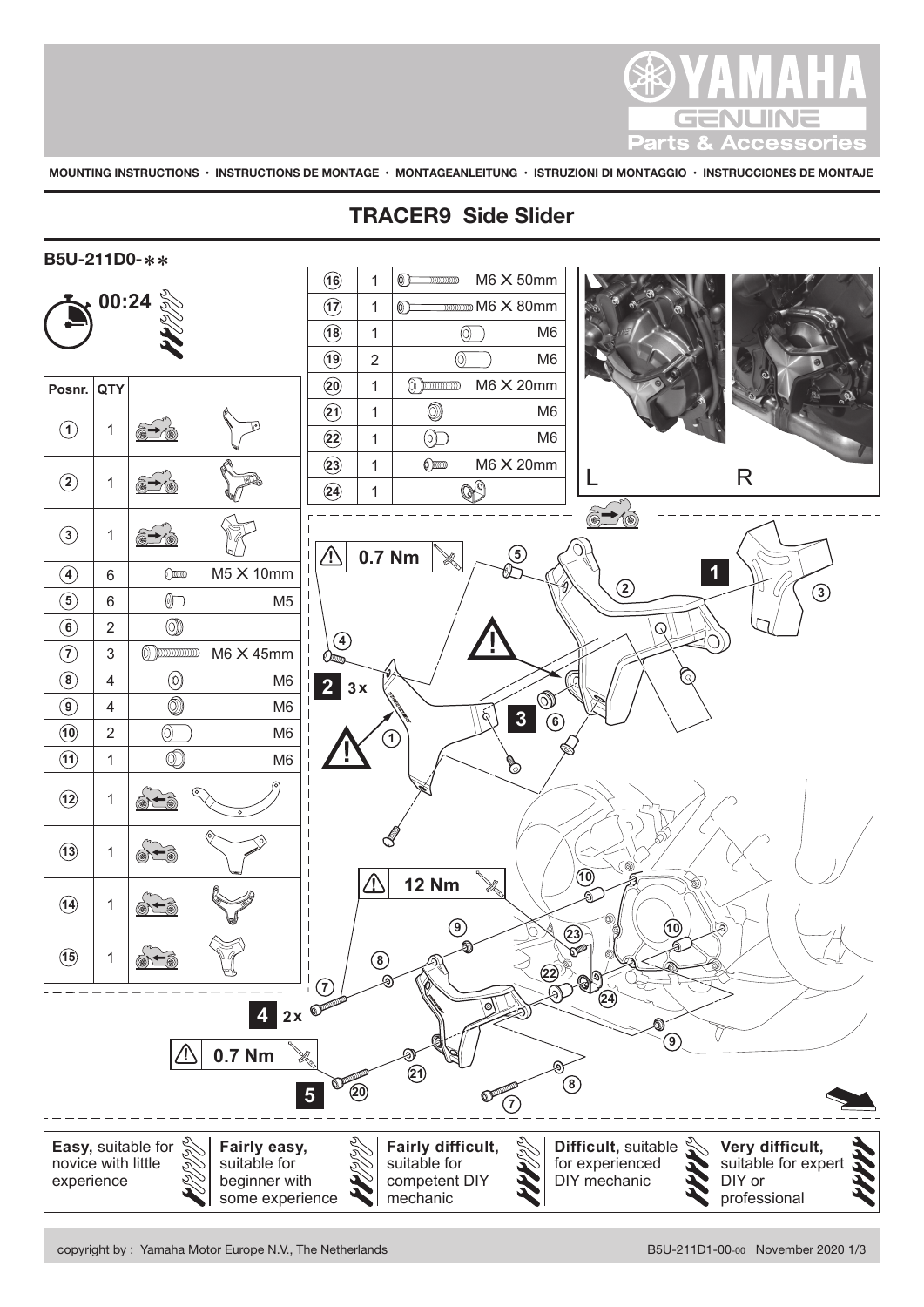

**MOUNTING INSTRUCTIONS • INSTRUCTIONS DE MONTAGE • MONTAGEANLEITUNG • ISTRUZIONI DI MONTAGGIO • INSTRUCCIONES DE MONTAJE**



## **TRACER9 Side Slider**